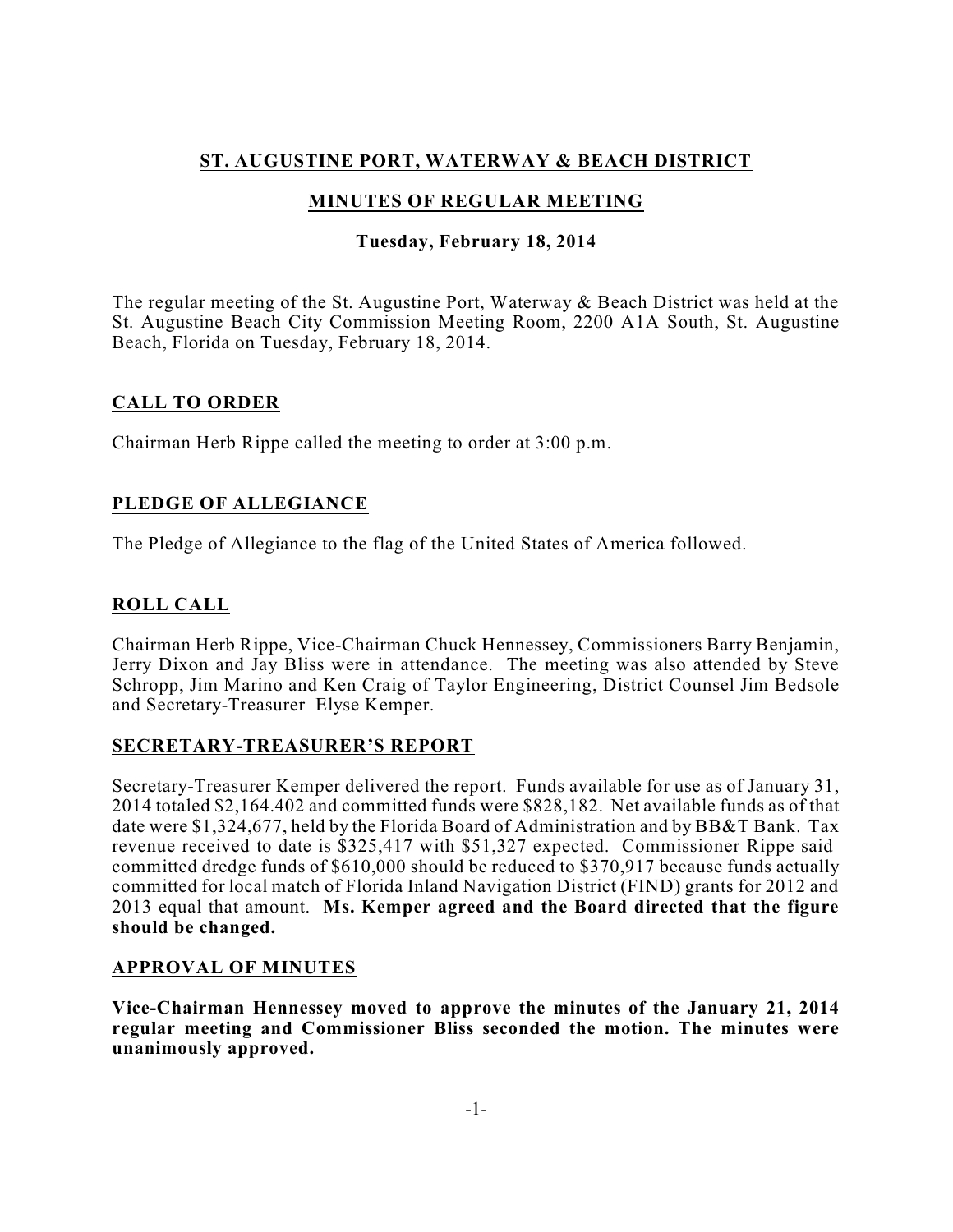## **ENGINEERING REPORT**

Dr. Steve Schropp of Taylor Engineering delivered the engineering report. He introduced Jim Marino and Ken Craig of Taylor Engineering and said they were attending to answer questions about the revised Inlet Management Plan (IMP). This discussion was moved from Item 8.B to this report. Dr. Schropp reviewed the District response to the presentation of the draft IMP last year by officials of the Florida Department of Environmental Protection (DEP). The District requested DEP to remove any limits on the amount of sand taken from the federal navigation channel in any year, and this was done in the plan. It was also requested that dredging for beach sand be allowed below the channel's authorized depth. This was also done.

The third request was to allow placing dredge sand on the ebb shoal for storage. No mention was made of this in the IMP.

The District also requested that DEP remove from the plan any specification of the method of moving sand to the north of the inlet. DEP did not remove its suggestions as to methods, but added language stating that nothing in the plan precludes the use of the most economically efficient methods. The fifth item requested was to allow the relic shoal south of the inlet to be used as a borrow area. This is prohibited by the IMP.

The last request was to clarify the District is not required to use alternate sources for beachcompatible sand for north beaches if insufficient amounts of such sand can be found in the inlet and ebb shoal. The IMP is silent on this issue.

Commissioner Dixon said the ability to store sand on the ebb shoal is important because the hopper dredges used by the Army Corps of Engineers (ACOE) in emergencies now have to travel several miles to a dump site. This practice wastes time and greatly decreases efficiency. Dr. Schropp said that because hopper dredges are used mainly in emergencies, gaining permission to dump on the ebb shoal would be easier to obtain.

Commissioner Bliss said he was concerned by language in the plan which places responsibility on the District for the effects of dredging, including erosion. Dr. Schropp said that is because the District is the local sponsor for the inlet and that all of the entities involved will always look to the District as a responsible party. Jim Marino said all of the special districts sponsoring the many inlets in Florida are held responsible for the effects of inlet dredging. This responsibility is mitigated by the fact most dredging is carried out by the ACOE, which bears primary responsibility for the results.

Commissioner Hennessey asked whether one-third of dredged sand would be required to go to the north beaches during each dredge project. Dr. Schropp said this would not be necessary each time, but that the old plan actually directed all sand southward, precluding sending it to the north.

In response to a question by Commissioner Rippe, Dr. Schropp said the revised IMP is acceptable to Taylor Engineering. He said the IMP should be used to increase cooperation among local agencies by funding and conducting dredge projects to maximum benefit for everyone.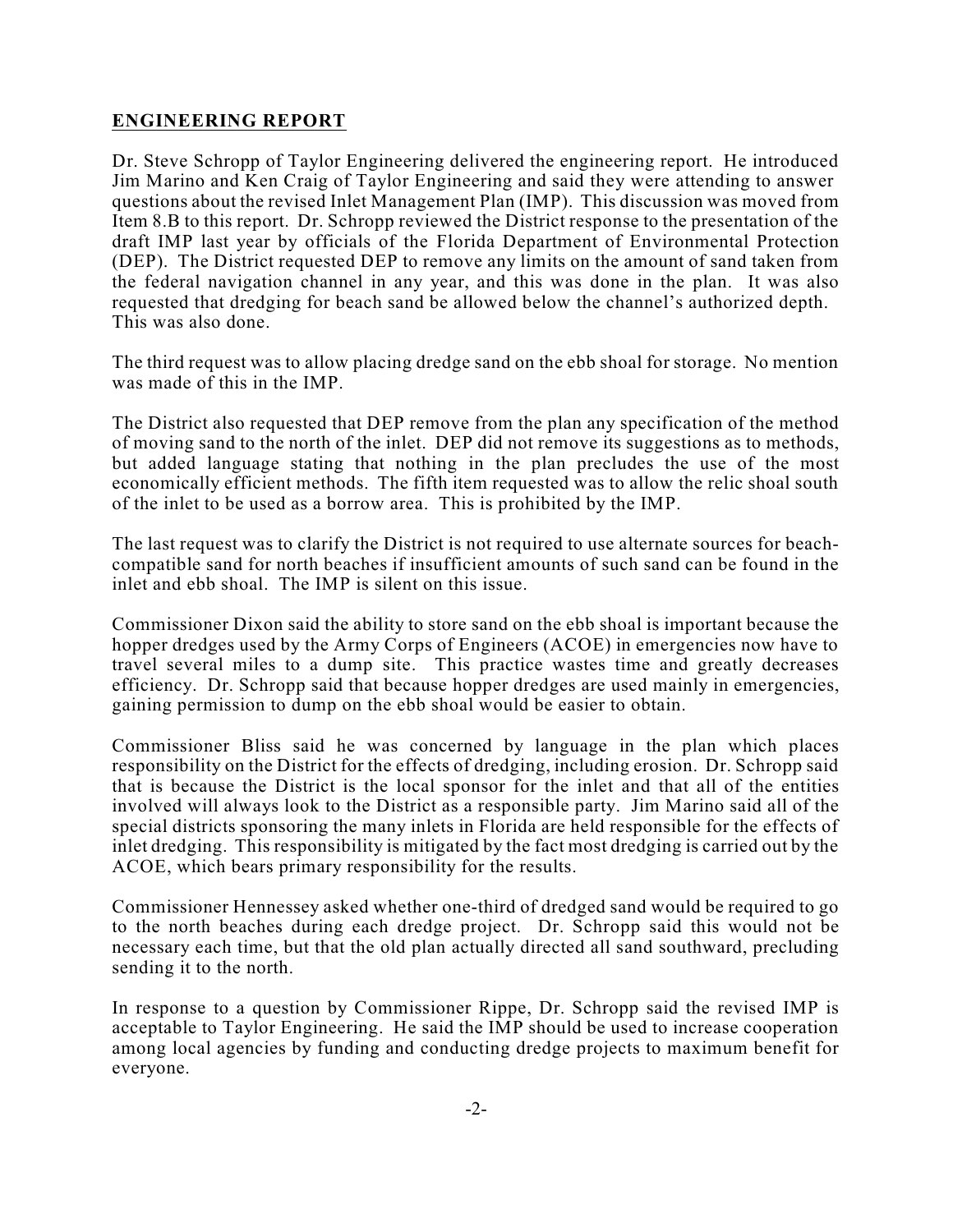Commissioner Hennessey asked why the federal government has to comply with the Inlet Management Plan. Jim Marino and Ken Craig explained ACOE voluntarily complies with local rules and regulations to the extent its funding will allow. Any excessive cost of complying with local requirements, such as sending sand north from the inlet, would be paid for from local funds when federal funds run out.

Commissioner Bliss asked what the Board needs to do now. Dr. Schropp said one option is to rescind the District's request for an extension of time for a response. Another is to simply do nothing and wait for all review periods to expire. Commissioner Rippe suggested the Board take no action at this time and all commissioners agreed.

Dr. Schropp said FDEP issued the permit for the restoration of the Summer Haven River in spite of the pending petition for review of the least tern incidental take permit. **Commissioner Rippe said Dr. Schropp and Mr. Bedsole will be attending the hearing in Tallahassee on March 18, 2014, and that the Board does not need a substitute attorney to sit in with the Board that day.**

Commissioner Bliss asked if a review of the project is now pending by the U.S. Fish and Wildlife Service. Dr. Schropp said he was unaware of any such review.

Dr. Schropp then announced he would be reducing his work hours in the future and that Mr. Marino and Mr. Craig will be attending meetings from now on. Dr. Schropp has been working with the District for 23 years.

### **OLD BUSINESS - NONE**

#### **NEW BUSINESS**

#### 8.A. FIND Project Funding, Fiscal year 2014-2015 - Jim Piggot, City of St. Augustine.

Mr. Piggott presented two interlocal agreements with the City of St. Augustine for approval by the Board. One agreement commits \$30,000 for repairs to the Lighthouse Boat Ramp. The other commits \$100,000 in matching funds for Salt Run dredging. These agreements will be used in grant applications to FIND. A discussion then took place among commissioners as to whether the City should ask for more money. It was decided to approve these requests without increase because the county will be requesting funds to repair the Vilano Fishing Pier.

#### **A motion by Commissioner Rippe to approve the interlocal agreements with the City of St. Augustine for a total of \$130,000, seconded by Commissioner Benjamin, was unanimously approved.**

8.B. Moved to engineering report.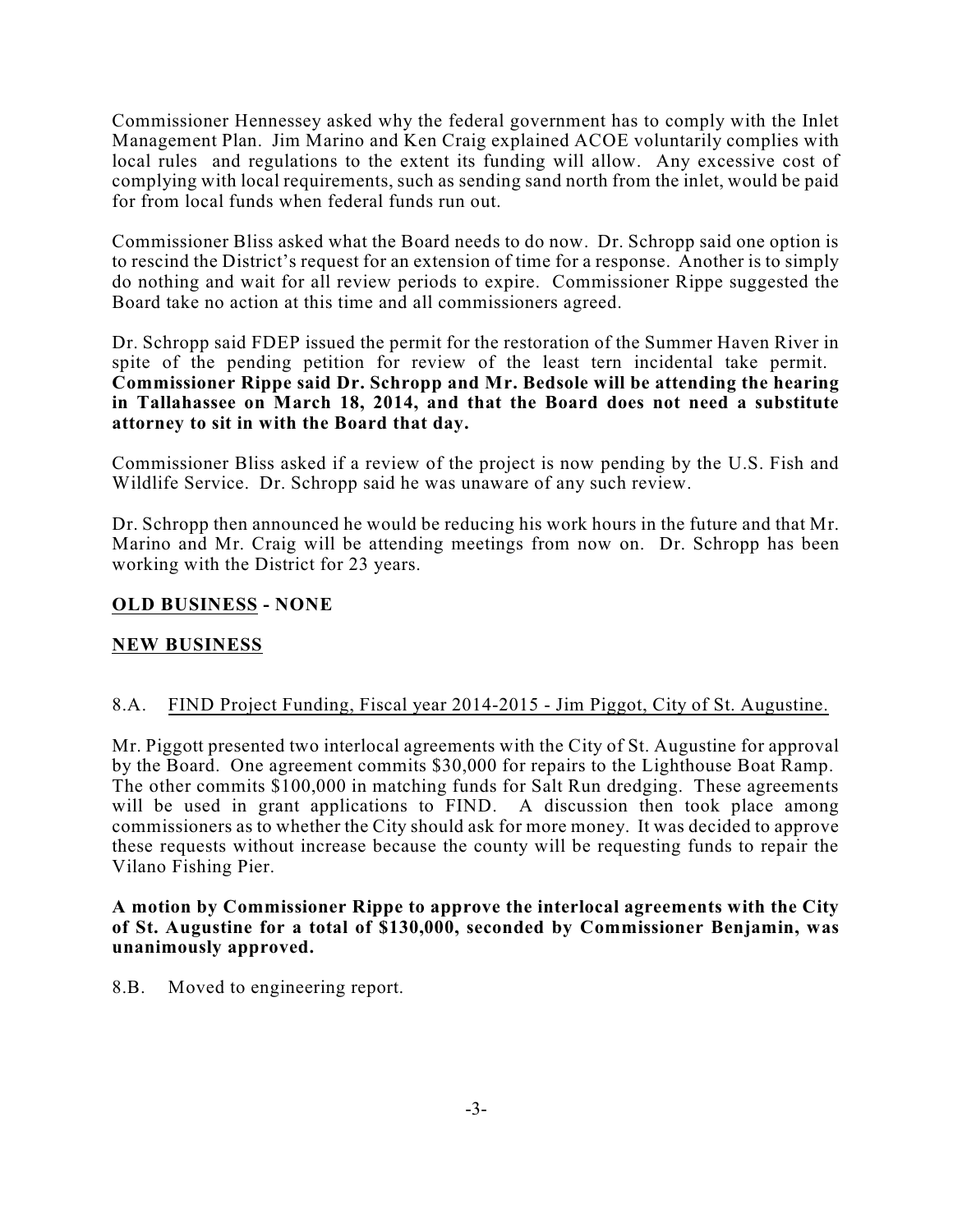### 8.C. Discussion by Commissioners regarding future projects - All Commissioners

Commissioner Rippe asked for comments from members of the Board as to goals for the District's future. He listed his own goals as follows: red navigation lights for the inlet; expanding the District's boundaries; dredging the San Sebastian River and Salt Run; improving public access to local waters; and, increasing coordination with other agencies on dredging projects to enhance outcomes.

Commissioner Hennessey said he would like to see the District coordinate the restoration and maintenance of the Summer Haven River with ACOE and FIND. He said both agencies perform regular maintenance dredging in the Matanzas Inlet area and the District should take advantage of this to assure the Summer Haven River remains open. He would also like to see some of the sand clogging Matanzas Inlet removed.

Commissioner Bliss said he would like to develop a contingency plan for safe mooring of local vessels in the event of a tropical storm. The plan should provide for all vessels, including those anchored south of the 312 Bridge. He said a severe storm could create many derelicts unless all vessels are safely moored during such an event.

Commissioner Dixon said he would like to see water access improved for the public by the addition of another boat ramp in the St. Augustine area. Commissioner Benjamin agreed with this goal and said improving public access should be a priority for the Board.

#### **Commissioner Rippe said he would summarize these goals in writing and present them for more discussion at a future meeting.**

#### **PUBLIC COMMENT**

Linda Ginn, 9051 Gene Johnson Road, thanked the Board and the Friends of Summer Haven River for their help in obtaining the permit for restoration, which will preserve history and restore a pristine habitat for many species.

Lt. Steve Zukowski, Florida Fish and Wildlife Conservation Commissioner (FWC), said Matanzas inlet began to silt up in 2008 after the breach of the Summer Haven River and has gotten worse each year. More rescues in the inlet are necessary each year as boats ground on the building shoals. At low tide, no FWC vessel can transit the inlet. This hampers access to the ocean for rescues. **He said the U.S. Fish and Wildlife Service office in Jacksonville is reviewing the permit for the restoration project, and that he would contact them and report back to the Board.**

He said FWC is now referring all derelict vessel investigations to its regular investigative staff rather than patrol officers because the investigations take too much time. He said FWC officer Pedonti will finish the cases he has but will not be assigned any more derelict vessels.

Commissioner Rippe asked about a boat which is anchored in North River. Lt. Zukowski said FWC is watching the boat to assure it does become derelict.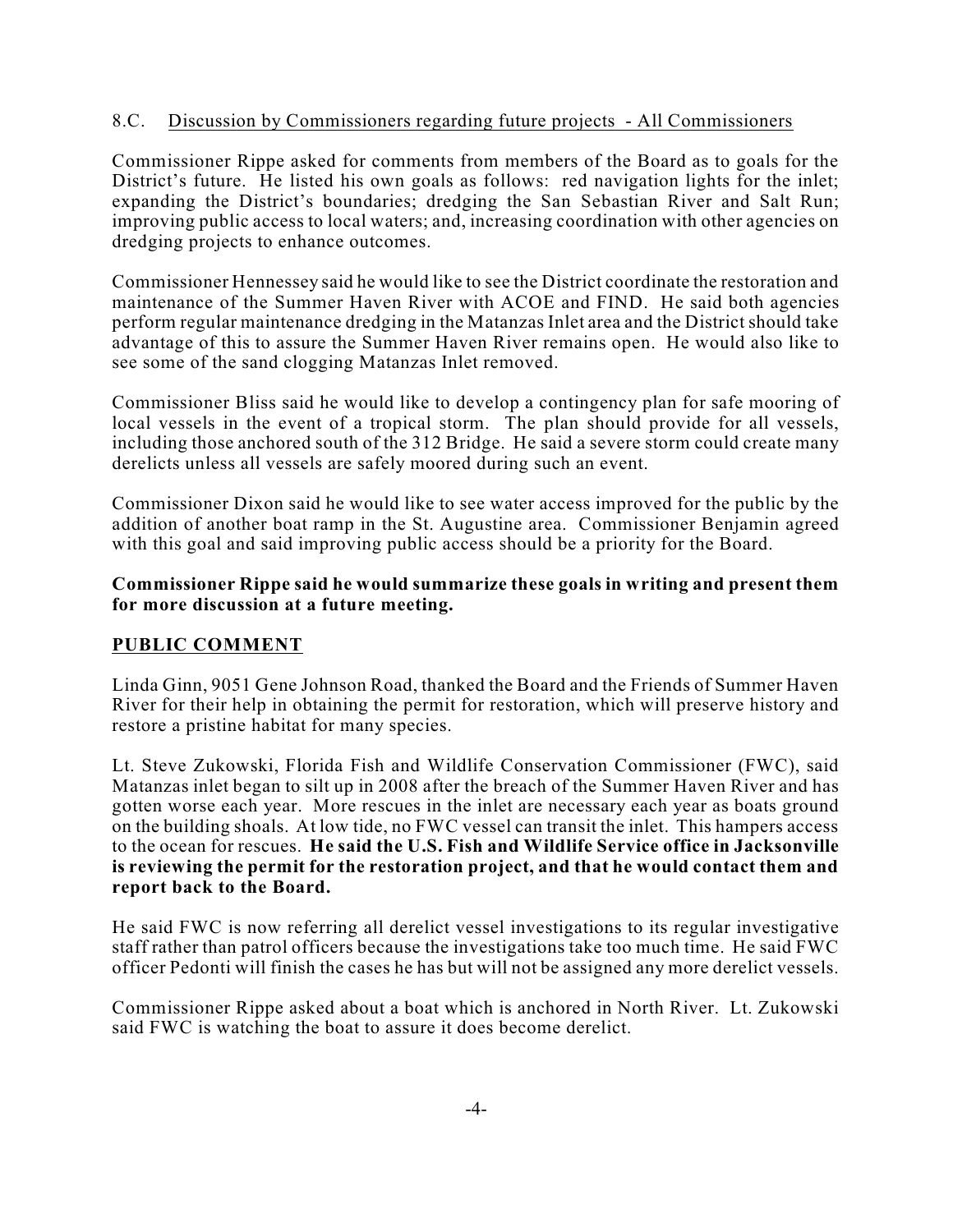Jay Ginn, 9051 Gene Johnson Road, said he supports Commissioner Hennessey's ideas regarding the Summer Haven River restoration. He added he believes opening up the river will help open up Matanzas Inlet without further intervention or dredging.

Dave Ringer, 258 Barrataria Island, president of their homeowner's association, said Matanzas Inlet is so completely shoaled up that it may need dredging to restore the flow of water. The water is too shallow for a kayak in some places.

Wil Smith, St. Johns County Recreation Department, said the Butler Beach Boat Ramp will be closed during the dredging of canals in Treasure Beach subdivision. The ramp will become the temporary deposit site for dredge spoil. Upon questioning by Commissioner Bliss, Mr. Smith explained the dredging will be financed by taxes on homeowners in Treasure Beach and by grants from FIND. He said repair of the Vilano Fishing Pier will cost the county \$800,000, half of which it hopes to obtain from FIND.

## **COMMENTS BY COMMISSIONERS**

Commissioner Bliss said the San Sebastian River has not been dredged since 1956 because it has a tidal flow which naturally scours the river. In contract, Salt Run has no tidal flow and silts heavily as a result. He suggested that Commissioner Rippe attend meetings of the Guana Tolomato Matanzas National Estuarine Reserve held several times a year. Lastly, he suggested the Board change its practice of confining public comment to one portion of each meeting. He said the public should be able to speak at the beginning of each meeting and as topics arise. He said allowing more periods for public comment would not cause a problem.

## **NEXT MEETING**

Chairman Rippe announced that there will be a workshop held on February 27, 2014, and that the next regular meeting will be Tuesday, March 18, 2014 at 3:00 p.m. in the same location.

## **ADJOURN:**

There being no further business, Chairman Rippe adjourned the meeting at 4:40 p.m.

\_\_\_\_\_\_\_\_\_\_\_\_\_\_\_\_\_\_\_\_\_\_\_\_\_\_\_\_\_\_\_\_\_\_ \_\_\_\_\_\_\_\_\_\_\_\_\_\_\_\_\_\_\_\_\_\_\_\_\_\_\_\_\_\_\_\_\_ Secretary-Treasurer Chairman

## **ACTION ITEMS:**

- 1. Secretary-Treasurer Elyse Kemper will amend future treasurer's reports to indicate committed dredge funds of \$370,917 instead of \$610,000.
- 2. Dr. Schropp and Mr. Bedsole will attend the Department of Administrative Hearings meeting scheduled for March 18, 2014 at 9:00 A.M. in Tallahassee, on Clements v. FWC, Case No. 14-00199.